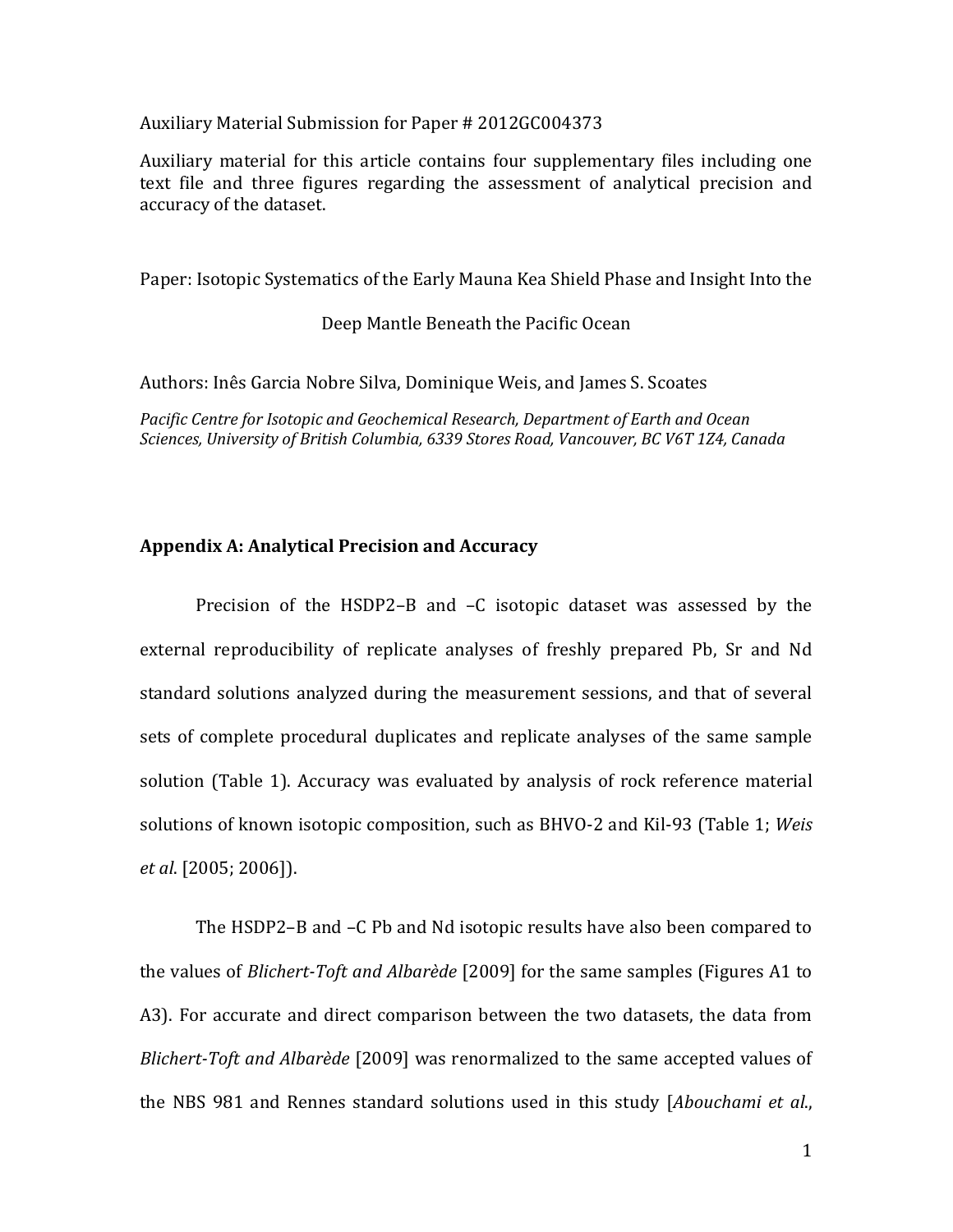2000; *Weis et al*., 2006]. The agreement between the two datasets is excellent for <sup>206</sup>Pb/<sup>204</sup>Pb and for <sup>208</sup>Pb/<sup>204</sup>Pb, for which the linear correlations are ~0.97. For  $207Pb/204Pb$  and  $143Nd/144Nd$ , the agreement is not as close. Our values of <sup>207</sup>Pb/204Pb and 143Nd/144Nd are systematically higher and lower, respectively, compared to those of *Blichert-Toft and Albarède* [2009]. Even so, the 143Nd/144Nd of both research groups are within error of each other (Figures A1 and A3). Our Nd isotopic compositions were obtained during two analytical sessions, one on the TIMS and the other on the MC-ICP-MC, and are in good agreement with each other. The Pb, Nd, and Sr isotopic compositions of BHVO-2 acquired during this study are in good agreement with the literature values for this reference material [e.g., *Woodhead and Hergt*, 2000; *Raczek et al*., 2003; *Baker et al.*, 2004; *Weis et al*., 2005; 2006; *Chauvel et al.*, 2010]. Given our careful sample treatment protocol prior to analysis, we have therefore no explanation for the differences between the two datasets.

## **Additional References in Appendix A: Analytical Precision and Accuracy**

- Baker, J., D. Peate, T. Waight, and C. Meysen (2004), Pb isotopic analysis of standards and samples using a <sup>207</sup>Pb-<sup>204</sup>Pb double spike and thallium to correct for mass bias with a double-focusing MC-ICP-MS, *Chem. Geol*.*, 211*, 275–303.
- Raczek, I., K. P. Jochum, and A. W. Hofmann (2003), Neodymium and Strontium Isotope Data for USGS Reference Materials BCR-1, BCR-2, BHVO-1, BHVO-2, AGV-1, AGV-2, GSP-1, GSP-2 and Eight MPI-DING Reference Glasses, *Geostand. Newsl*., *27*(2), 173–179.
- Woodhead, J. D., and J. M. Hergt (2000), Pb-isotope analysis of USGS reference materials, *Geostand. Newsl*., *24*(1), 33–38.